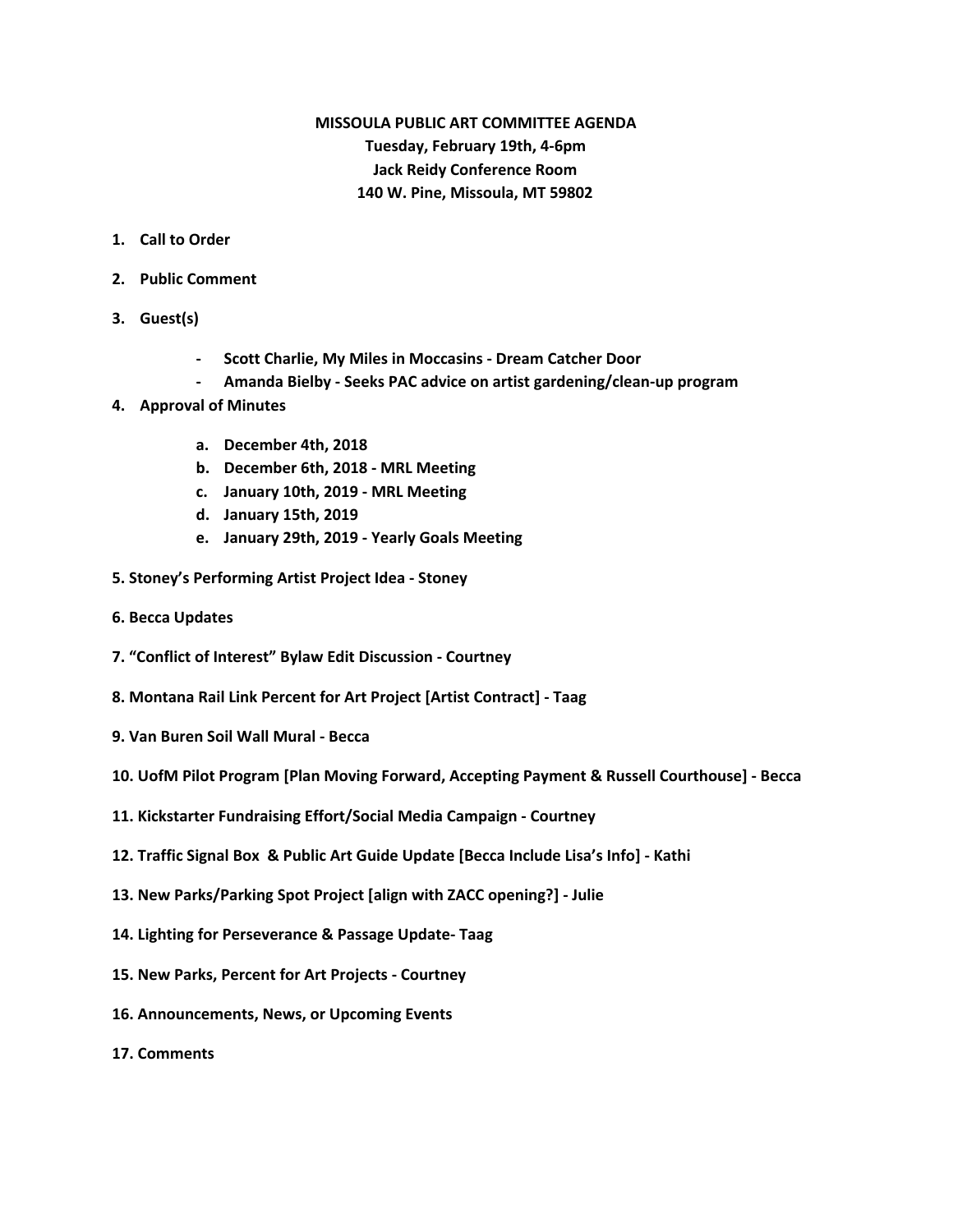### **18. Adjournment**

**The City makes reasonable accommodations for any known disability that may interfere with a person's ability to participate in this meeting. People needing assistance should provide advanced notice to allow adequate time to make needed arrangements. Please call Heidi Bakula at (406) 552-6003 or write her at Mayor's office, 435 Ryman, Missoula, MT 59802 to make the request known.**

## **STRATEGIC PLANNING GOALS 2017-2019**

**Mission: The Public Art Committee affirms the city's role as an advocate to public art, fosters and enriches the aesthetic of the City of Missoula, values and promotes the contributions of artists to the community and furthers the objectives of Missoula City Ordinance 3221.**

**Vision: The Public Art Committee envisions a community where art and artists are valued, and where** public art is integrated into the fabric of our place, and enhances the quality of life of its citizens.

### **YEAR 1-2017**

### **Outreach and Awareness**

- A. Create monthly marketing PSAs
- B. Improve website
- C. Begin public art education for artists
- D. Make quarterly reports to council
- E. Establish a more formal connection to U of M art department
- F. Engage in community feedback

### **Governance**

A. Actively invite native representation onto committee

- B. Bring accounting and professional reporting to **YEAR 2- 2018** council
- C. Create annual planning and follow plan
- D. Create a catalogue and condition report
- E. Intentional use of staff and chair time

### **Quality**

A. Increase art call submissions

### **Fundraising and Project Development**

- A. Pursue the idea of joining county
- B. Increase staff time
- C. Deepen our relationships to other Public Art Committees for inspiration and funding ideas
- D. Actively seek out grant funding
- E. Enrich private/public partnerships

### **Projects**

- A. One big project per year- form committee
- B. Public Art Guide
- C. Parking meters
- D. Lighting for Crossings
- E. Lighting for Perseverance and Passage
- F. Traffic Signal Boxes

### **Outreach and Awareness**

- A. Create a public art scavenger hunt
- B. Continued public art education for artists
- C. Create a friends of public art volunteer group

D. Enrich relationships with local artists by holding artists events

### **Quality**

A. Hit maintenance harder

### **Fundraising and Project Development**

A. Continue to increase staff time